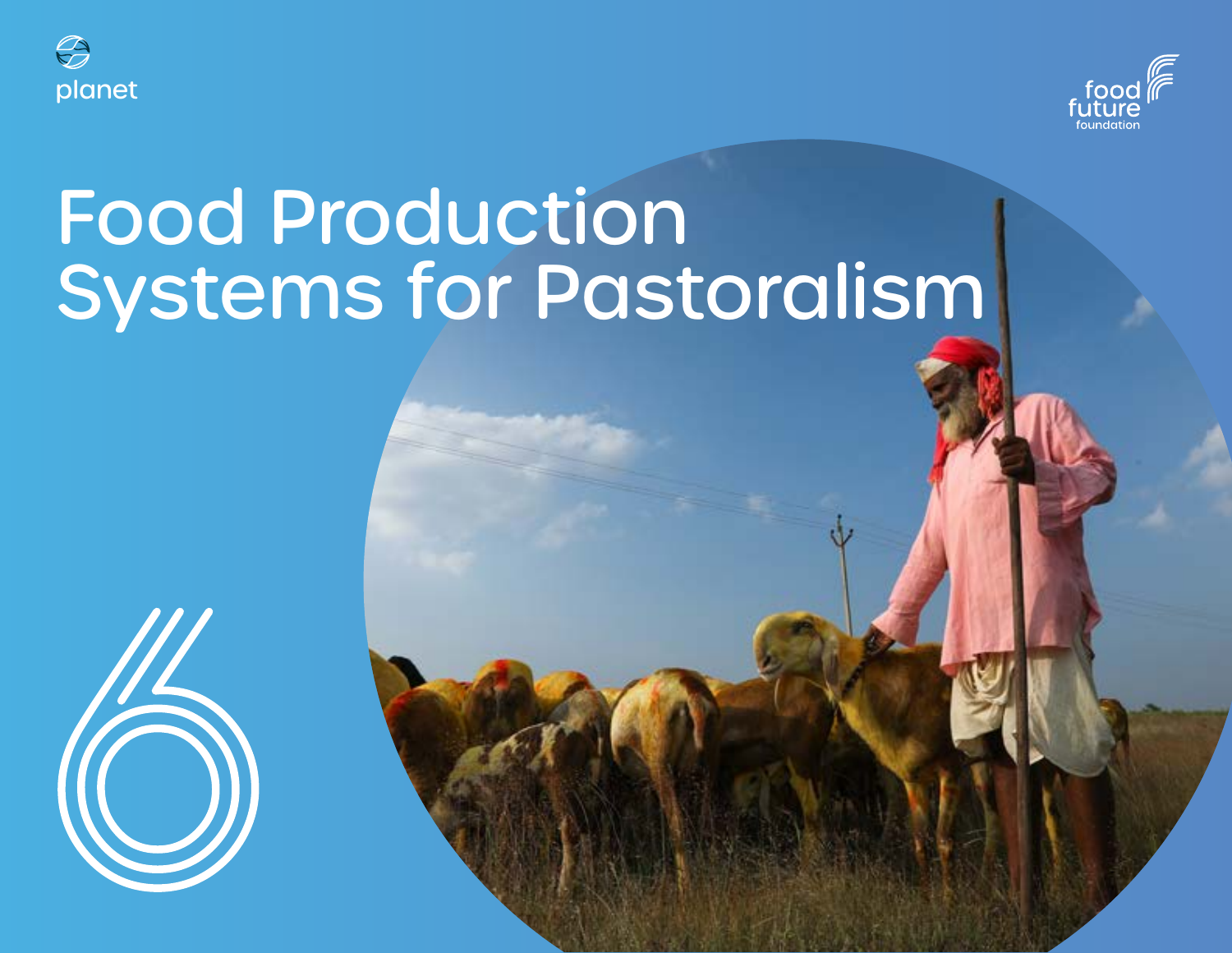## ionable Area

Ice and promote Pastoralism since it plays a significant role in lods and nutrition of the rural population.

Pastoralism is the extensive livestock production system that involves the tracking and use of grazing and water across a given landscape (normally a "rangeland"). Normally practiced in dry land areas, mobility is the key to this system.

According to LIFE Network, 77% of the livestock in India are either herded or left to range on common land. These animals contribute to 53% of India's milk and 74% of its meat. Thus, it is important to strengthen pastoralism to ensure a climate-resilient food system for the vulnerable sections of society.

In India, pastoralism has not gained recognition in public discourses, and hence we do not have a working definition of pastoralism or pastoralists. In policies and administrative discourses, the term *nomads* is used, but it includes *non-pastoral* groups. There is no appreciation of pastoralism as a food system in policies and prescriptions.

A study concludes that there are no official data on the number of pastoralists in India though, a figure of 35 million is often quoted. The study estimates that the actual number is likely to be closer to 1% of the population or about 13 million

#### Pastoralist groups in India



people.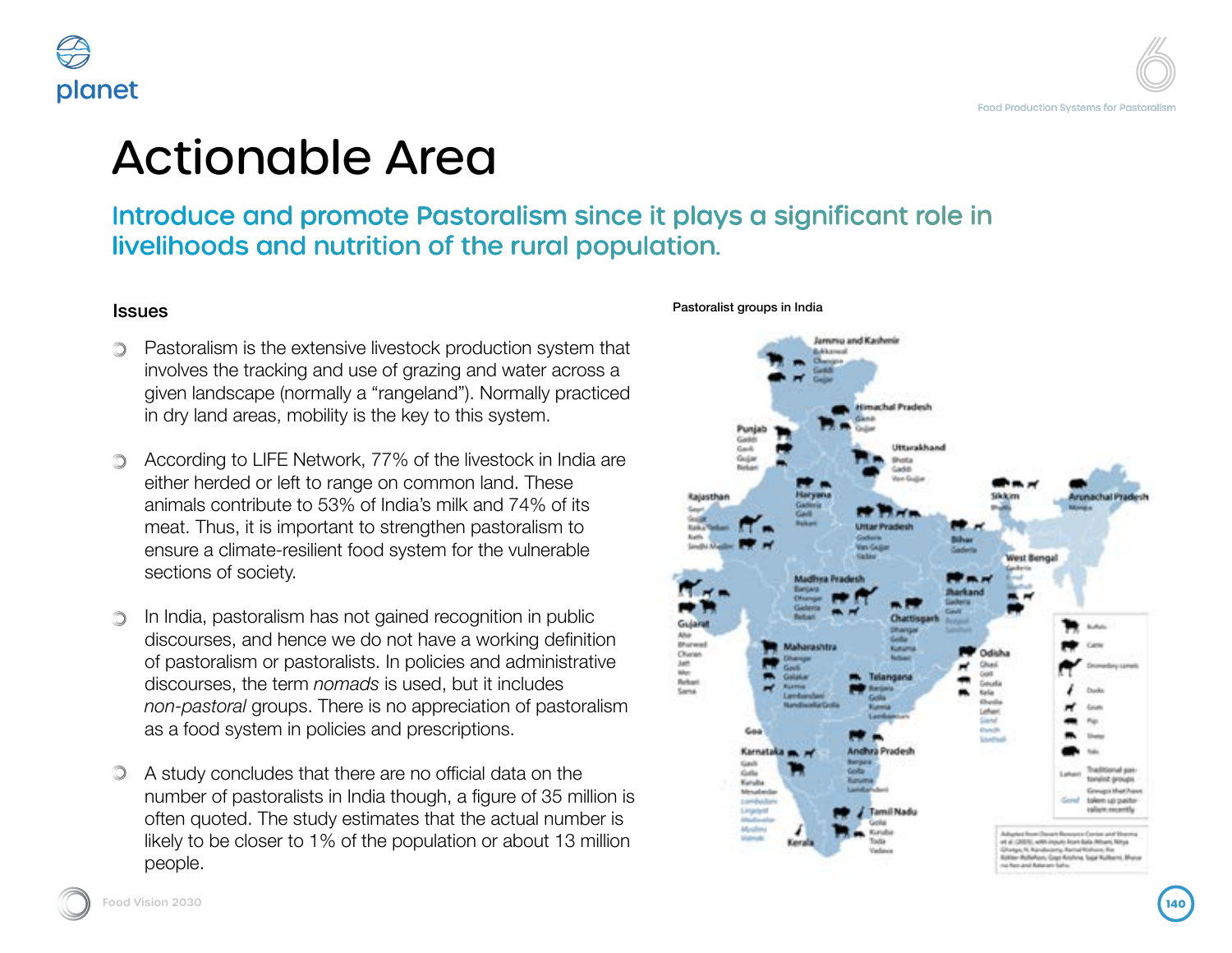

- A variety of pastoralist systems in India include transhumance, nomadic, semi-nomadic, and village-based herding. Studies have documented that 46 caste communities have specialized pastoralists identities.
- The core elements of pastoralism include (a) sharing of a common resource pool (range or common lands for grazing and water); (b) herd comprising of indigenous breed of animals (e.g. pastoralists of Banni grasslands in Kutch maintain original bloodline of their buffaloes and every buffalo is marked and identifiable);(c) a closely interlinked relationship with farmers and local population (e.g. reciprocity in the sale of manure and fodder to farmers); and (d) a deep understanding of different ecosystems that determine their migratory routes and movements and thus represent a sustainable method of utilizing micro-ecosystems.
- Lack of recognition and appreciation of pastoralists' contribution as a sustainable food production system at the policy level is a major issue the pastoralist food production system faces. This has led to a common perception that they threaten conservative environmental measures, and hence their decentralisation often emerges as the only policy option.



The main institutional issues marginalising them in O legal and development programs are the lack of tenure rights of pastoralists, especially on common lands and water, and their lack of representation in economic and political decision-making processes.

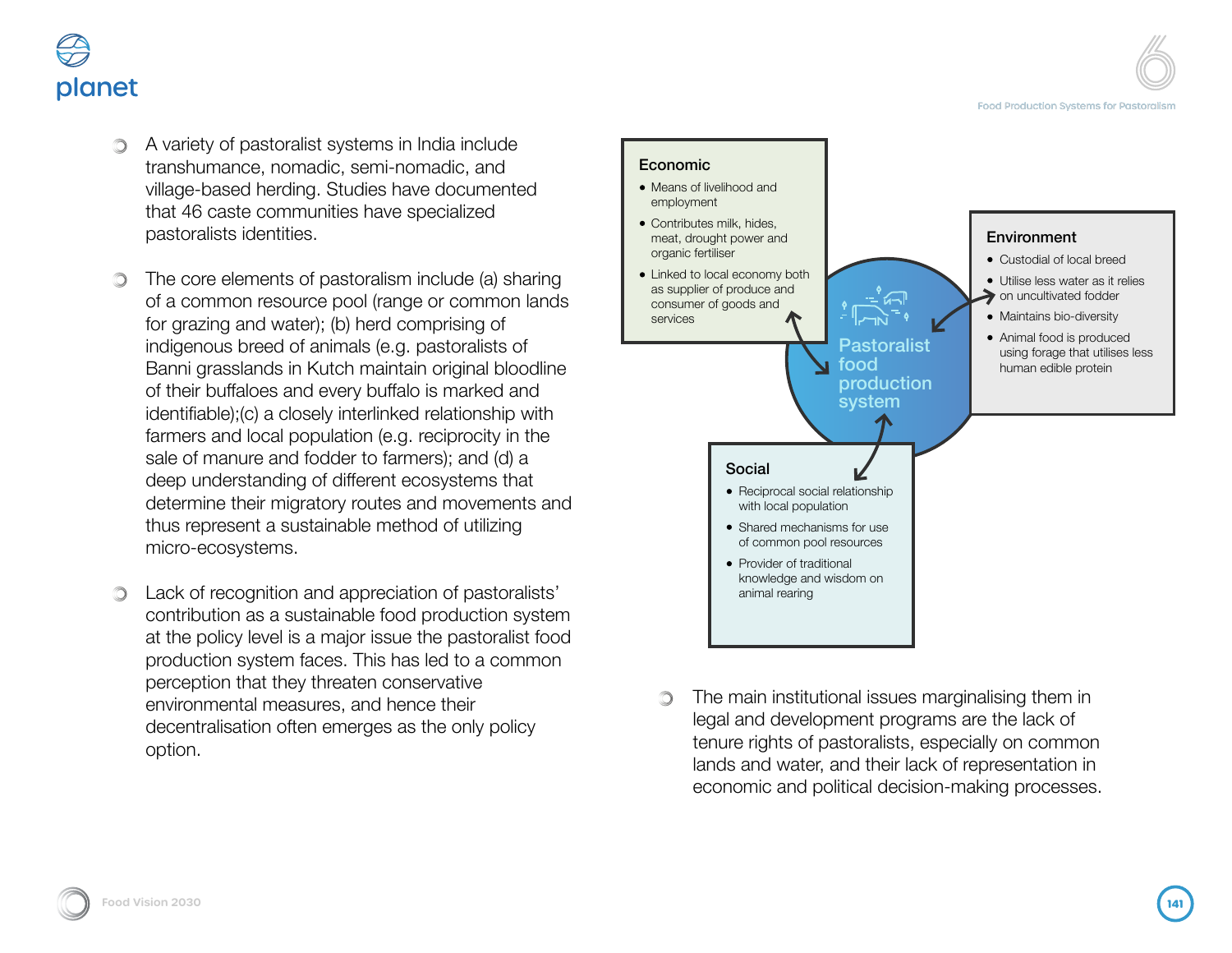

- Climate vulnerabilities for pastoralists appear both  $\circledcirc$ because of warming and changing rainfall patterns across the geographical terrain where they migrate to and move within. The direct impact these changes have on the pastoralist food production system are related to the availability, quality and abundance of fodder and water for their livestock, the two critical factors that determine the health and productivity of the herd.
- Shrinking of common lands, construction of urban landscape, changing cropping pattern and varieties, earmarking of protected areas (forest and national parks), multiple demands on water, and decrease in local biodiversity indirectly impact the sustainability of pastoralist's food production system.

# Vision 2030

Make the Pastoralism system a significant food system and focus on transforming food systems in the country.

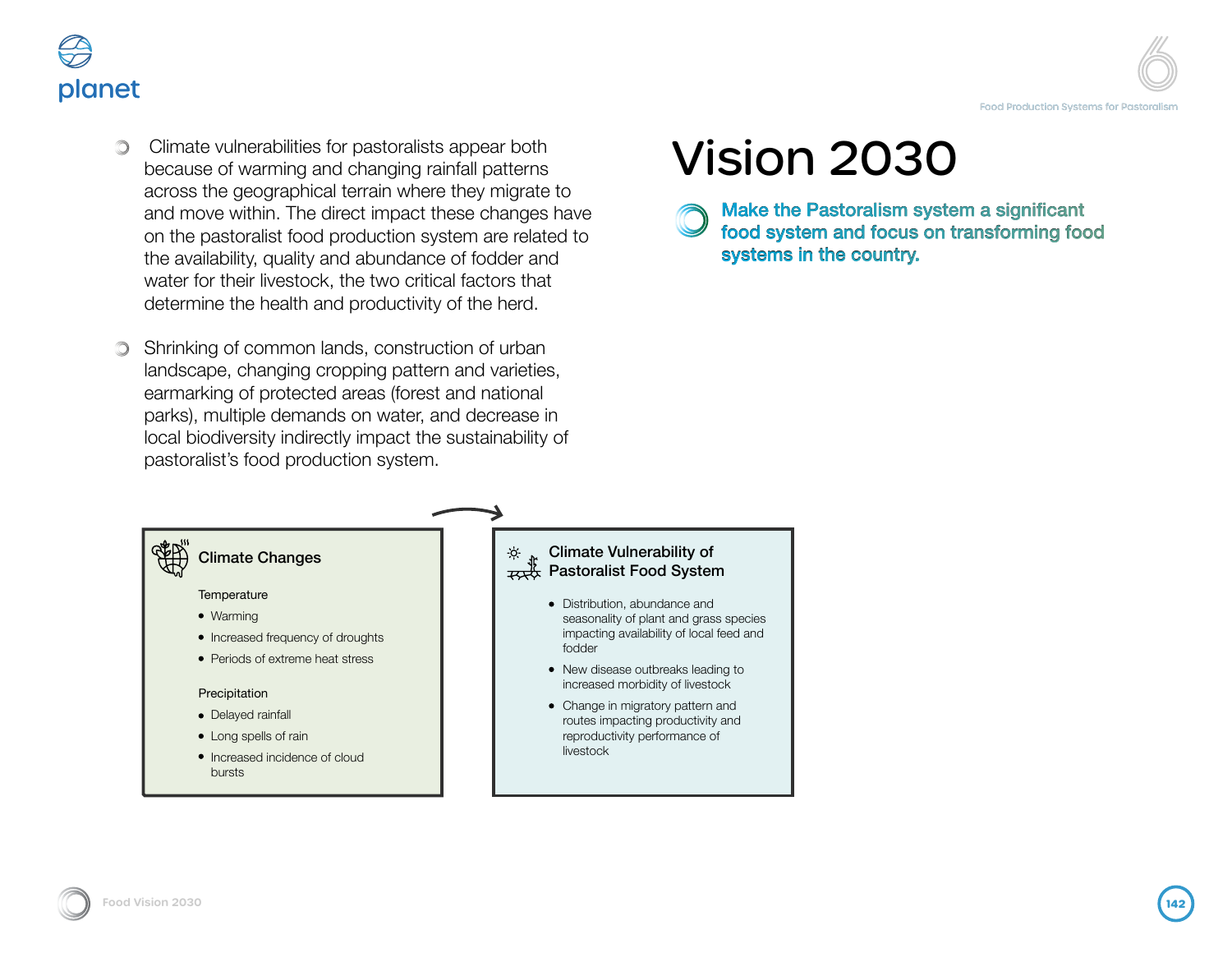

### Pathways



Acknowledge pastoralism in national policies to provide recognition and protection to pastoralists at the national level. A policy framework will impart institutional legal and administrative protection to pastoralists across regions.

Recognise rights and entitlements of pastoralists to allow them to practice their livelihoods across regions and geo-economic regions. Align the rights of pastoralists with the rights of local self-government bodies that determine land-use patterns.

**POLICY IMPLEMENTATION**

Develop and implement menu based development programmes for pastoralists that encompasses their linkages with veterinary services, animal gene pools for cross-breeding, market-based safety nets, grading of their produce/product, linkages with financial institutions and crafting of space in market and market institutions.

Conserve and sustain common lands for ensuring the availability of fodder. Such efforts would be well complemented with better crop residue as fodder for the pastoralist's livestock.